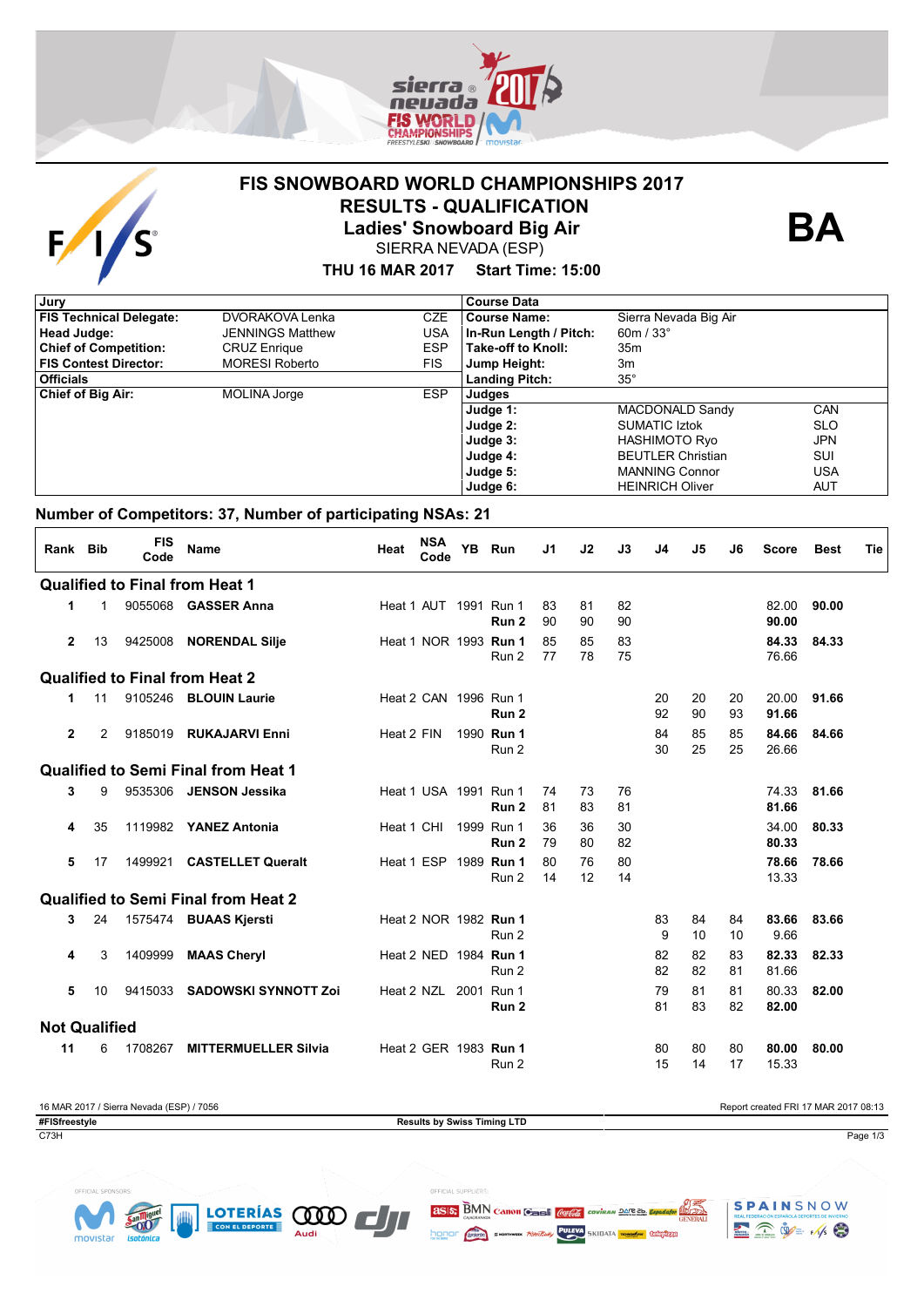



## **FIS SNOWBOARD WORLD CHAMPIONSHIPS 2017 RESULTS - QUALIFICATION Ladies' Snowboard Big Air**



SIERRA NEVADA (ESP)

**THU 16 MAR 2017 Start Time: 15:00**

#### **Number of Competitors: 37, Number of participating NSAs: 21**  $\overline{1}$

| Rank Bib |                | <b>FIS</b><br>Code | Name                       | Heat                  | <b>NSA</b><br>Code    | YB Run                                | J1       | J2       | J3             | J4             | J5       | J6       | <b>Score</b>   | <b>Best</b> | Tie |
|----------|----------------|--------------------|----------------------------|-----------------------|-----------------------|---------------------------------------|----------|----------|----------------|----------------|----------|----------|----------------|-------------|-----|
| 12       | 37             |                    | 9535291 <b>WALKER Ty</b>   | Heat 2 USA 1997 Run 1 |                       | Run 2                                 |          |          |                | 22<br>79       | 18<br>79 | 16<br>79 | 18.66<br>79.00 | 79.00       |     |
| 13       | 22             |                    | 9485265 FEDOROVA Sofya     |                       |                       | Heat 1 RUS 1998 Run 1<br>Run 2        | 78<br>17 | 78<br>10 | 78<br>16       |                |          |          | 78.00<br>14.33 | 78.00       |     |
| 14       | $\overline{7}$ |                    | 9305286 ONITSUKA Miyabi    |                       |                       | Heat 2 JPN 1998 Run 1<br>Run 2        |          |          |                | 76<br>61       | 77<br>61 | 77<br>58 | 76.66<br>60.00 | 76.66       |     |
| 15       | 19             |                    | 9515153 SOMAINI Carla      | Heat 2 SUI            |                       | 1991 Run 1<br>Run 2                   |          |          |                | 16<br>78       | 17<br>75 | 18<br>76 | 17.00<br>76.33 | 76.33       |     |
| 16       | 15             |                    | 9515143 DERUNGS Isabel     |                       |                       | Heat 2 SUI 1987 Run 1<br>Run 2        |          |          |                | 74<br>64       | 74<br>65 | 75<br>65 | 74.33<br>64.66 | 74.33       |     |
| 17       | 14             |                    | 1159968 PANCOCHOVA Sarka   | Heat 2 CZE 1990 Run 1 |                       | Run <sub>2</sub>                      |          |          |                | 14<br>70       | 15<br>69 | 15<br>70 | 14.66<br>69.66 | 69.66       |     |
| 18       | 16             |                    | 1229985 FULLER Aimee       |                       | Heat 1 GBR 1991 Run 1 | Run <sub>2</sub>                      | 62<br>68 | 64<br>70 | 64<br>70       |                |          |          | 63.33<br>69.33 | 69.33       |     |
| 19       | 32             |                    | 9205073 FLEMMING Nadja     | Heat 2 GER 1995 Run 1 |                       | Run <sub>2</sub>                      |          |          |                | 55<br>67       | 55<br>67 | 57<br>67 | 55.66<br>67.00 | 67.00       |     |
| 20       | 20             |                    | 9195093 LEFEVRE Lucile     |                       |                       | Heat 1 FRA 1995 Run 1<br>Run 2        | 66<br>42 | 62<br>40 | 68<br>32       |                |          |          | 65.33<br>38.00 | 65.33       |     |
| 21       | 34             |                    | 9045103 COADY Tess         | Heat 1 AUS 2000 Run 1 |                       | Run 2                                 | 64<br>65 | 60<br>64 | 60<br>66       |                |          |          | 61.33<br>65.00 | 65.00       |     |
| 22       | 18             |                    | 9515059 KOENZ Elena        |                       |                       | Heat 2 SUI 1987 Run 1<br>Run 2        |          |          |                | 65<br>20       | 60<br>22 | 65<br>22 | 63.33<br>21.33 | 63.33       |     |
| 23       | 26             |                    | 1499955 HIDALGO Maria      |                       |                       | Heat 1 ESP 1997 Run 1<br>Run 2        | 60<br>59 | 61<br>61 | 58<br>59       |                |          |          | 59.66<br>59.66 | 59.66       |     |
| 24       | 5              | 1709938            | <b>MEDLOVA Klaudia</b>     |                       |                       | Heat 1 SVK 1993 <b>Run 1</b><br>Run 2 | 56<br>17 | 59<br>17 | 57<br>20       |                |          |          | 57.33<br>18.00 | 57.33       |     |
| 25       | 30             | 9405027            | <b>BARNHOORN Babs</b>      |                       |                       | Heat 1 NED 1997 Run 1<br>Run 2        | 58<br>49 | 57<br>56 | 55<br>53<br>38 |                |          |          | 56.66<br>52.66 | 56.66       |     |
| 26       | 4              | 9535268            | <b>SHORR Karly</b>         |                       | Heat 1 USA 1994 Run 1 | Run <sub>2</sub>                      | 38<br>54 | 37<br>58 | 56<br>48       |                |          |          | 37.66<br>56.00 | 56.00       |     |
| 27       | 25             |                    | 1159977 VOJACKOVA Katerina |                       |                       | Heat 1 CZE 1997 Run 1<br>Run 2        | 48<br>57 | 45<br>55 | 54             |                |          |          | 47.00<br>55.33 | 55.33       |     |
| 28       | 12             |                    | 9105100 VOIGT Brooke       |                       |                       | Heat 1 CAN 1993 <b>Run 1</b><br>Run 2 | 50<br>33 | 53<br>35 | 47<br>27       |                |          |          | 50.00<br>31.66 | 50.00       |     |
| 28       | 36             |                    | 1389930 JUGOVAC Lea        |                       |                       | Heat 2 CRO 1994 Run 1<br>Run 2        |          |          |                | 50<br>33<br>12 | 50<br>33 | 50<br>33 | 50.00<br>33.00 | 50.00       |     |
| 30       | 33             |                    | 9415023 GOOD Natalie       | Heat 2 NZL 1990 Run 1 |                       | Run <sub>2</sub>                      |          |          |                | 47             | 12<br>42 | 12<br>45 | 12.00<br>44.66 | 44.66       |     |

16 MAR 2017 / Sierra Nevada (ESP) / 7056 Report created FRI 17 MAR 2017 08:13 **#FISfreestyle Results by Swiss Timing LTD** C73H Page 2/3